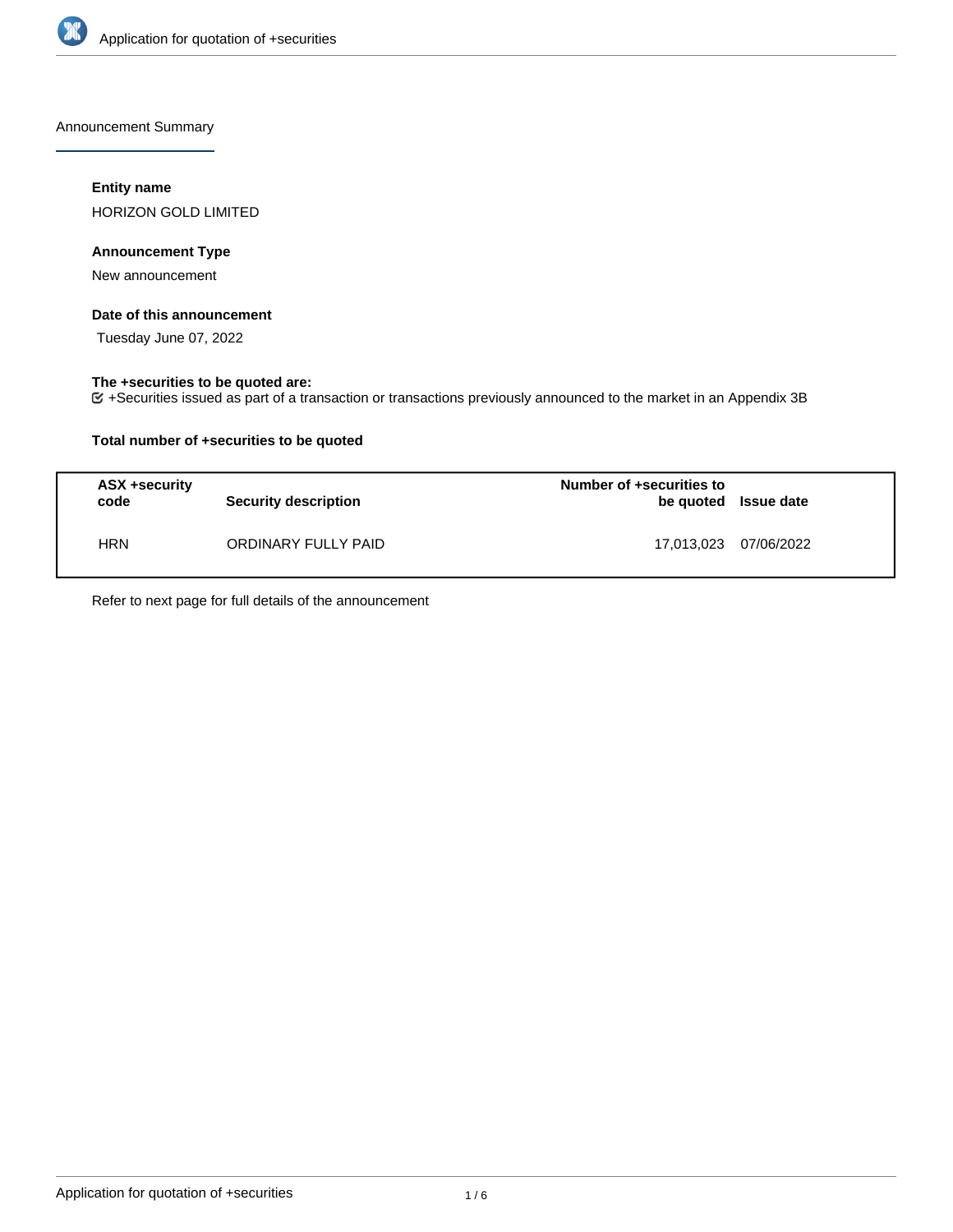

Part 1 - Entity and announcement details

## **1.1 Name of entity**

HORIZON GOLD LIMITED

We (the entity named above) apply for +quotation of the following +securities and agree to the matters set out in Appendix 2A of the ASX Listing Rules.

**1.2 Registered number type** ABN

**Registration number** 27614175923

**1.3 ASX issuer code** HRN

**1.4 The announcement is**

New announcement

#### **1.5 Date of this announcement**

7/6/2022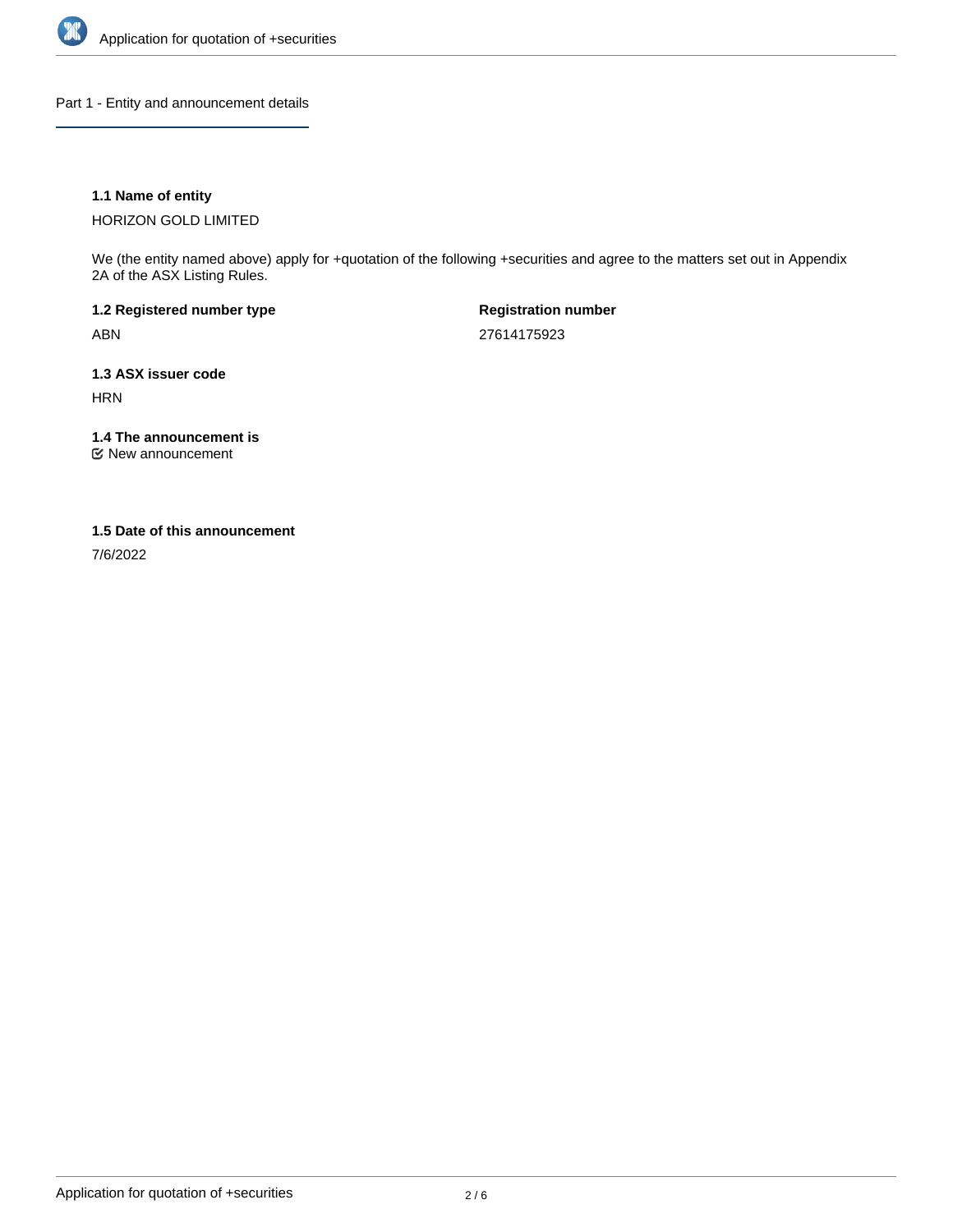

## Part 2 - Type of Issue

#### **2.1 The +securities to be quoted are:**

+Securities issued as part of a transaction or transactions previously announced to the market in an Appendix 3B

#### **Previous Appendix 3B details:**

| <b>Announcement Date and</b><br>Time | <b>Announcement Title</b>                               | Selected Appendix 3B to submit quotation<br>reauest |
|--------------------------------------|---------------------------------------------------------|-----------------------------------------------------|
| 16-Mav-2022 11:29                    | Update - Update - Proposed issue of<br>securities - HRN | A standard +pro rata issue (renounceable)           |
|                                      |                                                         |                                                     |

# **2.3a.2 Are there any further issues of +securities yet to take place to complete the transaction(s) referred to in the Appendix 3B?**

Yes

#### **2.3a.3 Please provide details of the further issues of +securities yet to take place to complete the transaction(s) referred to in the Appendix 3B**

Up to 3,504,497 shortfall shares to be placed at the Board's discretion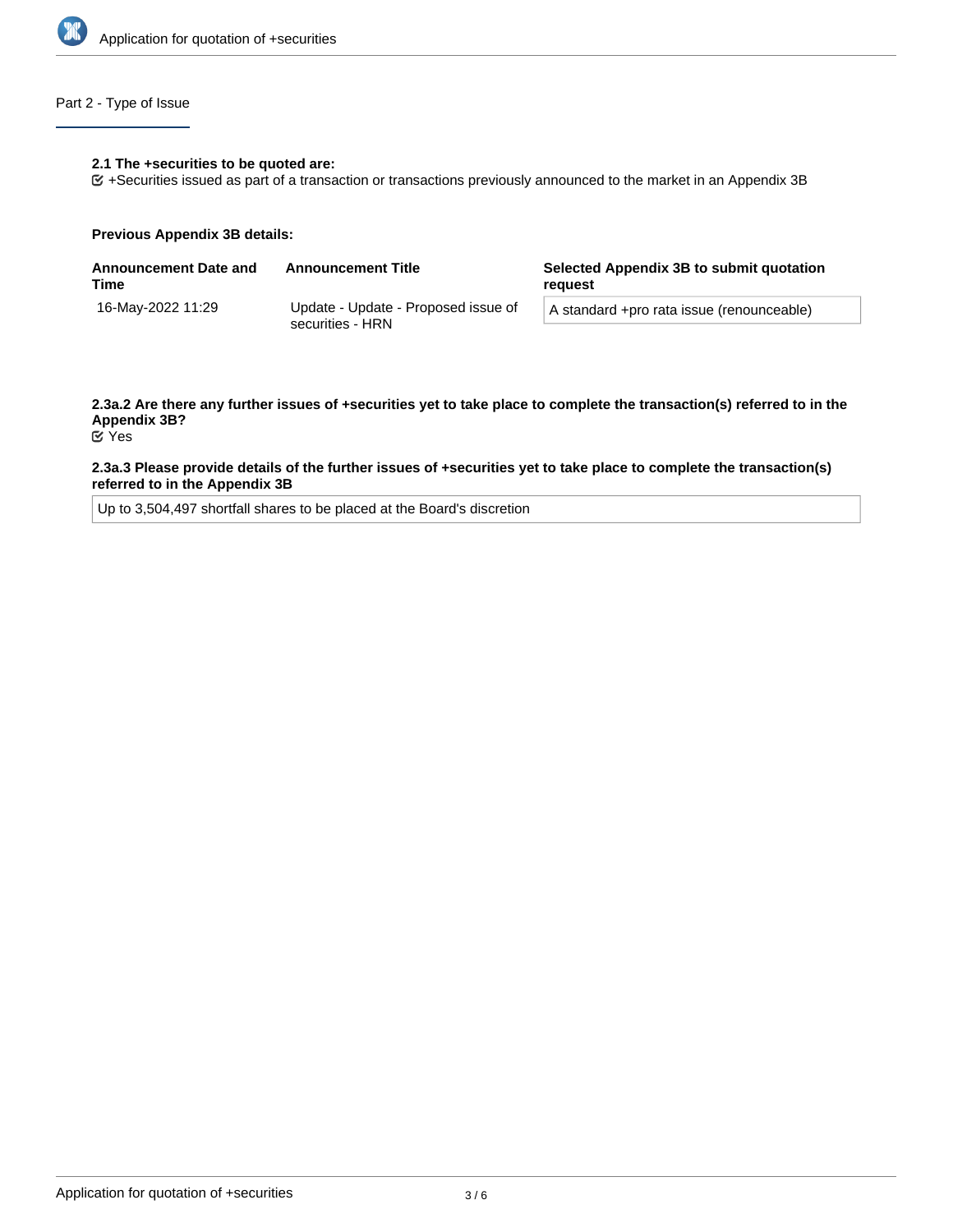

Part 3A - number and type of +securities to be quoted where issue has previously been notified to ASX in an Appendix 3B

## Corporate Action Component Detail

## **ASX +security code and description**

HRN : ORDINARY FULLY PAID

**Issue date**

7/6/2022

Distribution Schedule

**Provide a distribution schedule for the new +securities according to the categories set out in the left hand column including the number of recipients and the total percentage of the new +securities held by the recipients in each category.**

| Number of +securities held | Number of holders | Total percentage of +securities held<br>For example, to enter a value of 50%<br>please input as 50.00 |
|----------------------------|-------------------|-------------------------------------------------------------------------------------------------------|
| $1 - 1,000$                |                   | %                                                                                                     |
| $1,001 - 5,000$            |                   | %                                                                                                     |
| $5,001 - 10,000$           |                   | %                                                                                                     |
| 10,001 - 100,000           |                   | %                                                                                                     |
| 100,001 and over           |                   | %                                                                                                     |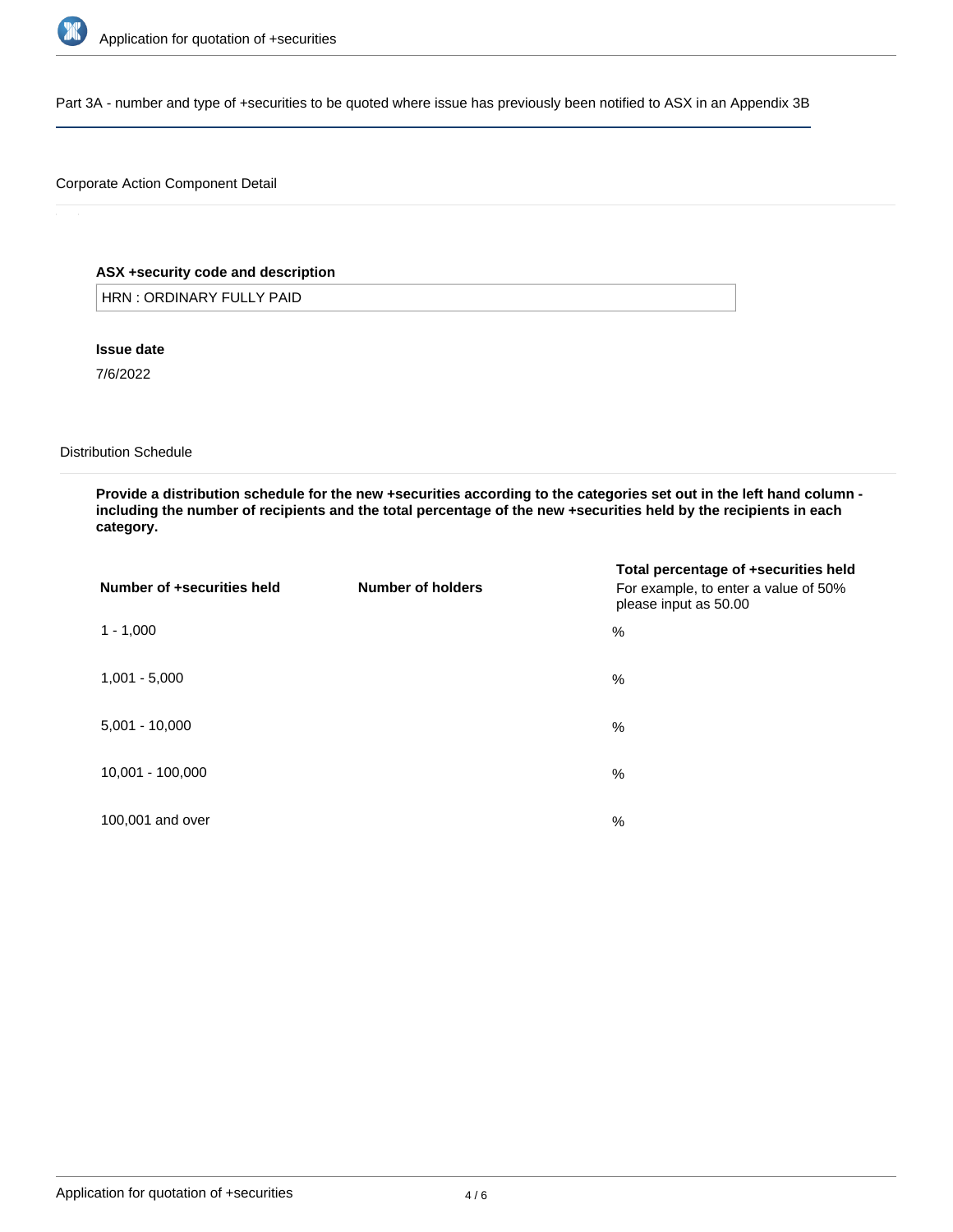

Issue details

## **Number of +securities to be quoted**

17,013,023

## **Issue currency**

**Issue price or consideration per +security**

AUD - Australian Dollar

AUD 0.35000000

**Any other information the entity wishes to provide about the +securities to be quoted**